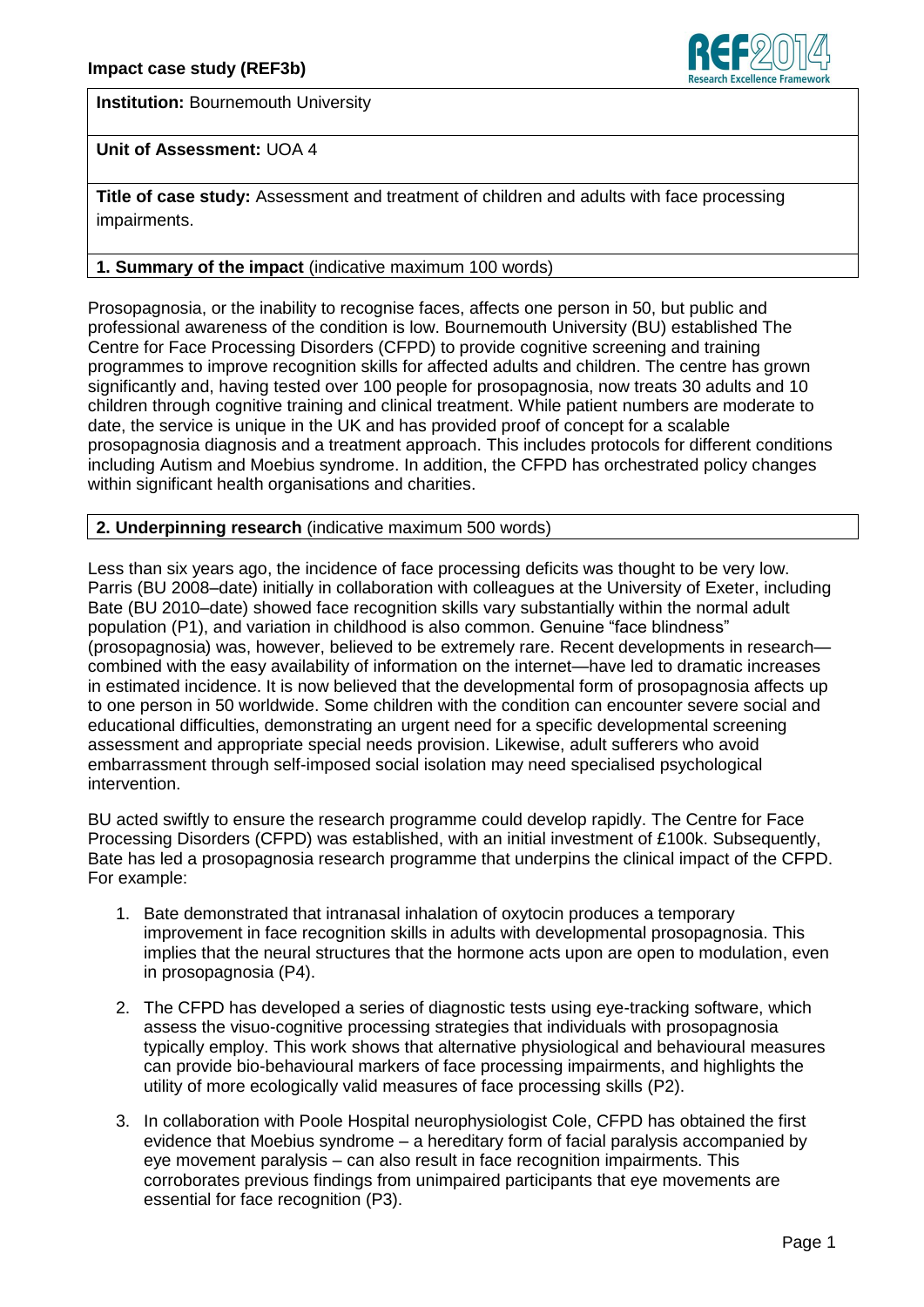

# **3. References to the research** (indicative maximum of six references)

**P1.** Bate, S., Parris, B., Haslam, C. and Kay, J. (2010). Socio-emotional functioning and face processing in the normal population. *Personality and Individual Differences*, 48, 239–242. DOI 10.1016/j.paid.2009.10.005.

**P2.** Bate, S. and Cook, S. (2012). Covert recognition relies on affective valence in developmental prosopagnosia: Evidence from the skin conductance response. *Neuropsychology*, 26, 670–674. DOI: 10.1037/a0029443.

**P3.** Bate, S., Cook, S.J. and Cole, J. (2013). First report of generalized face processing difficulties in Möbius sequence. *PLos One*, 8(4), e62656. DOI: 10.1371/journal.pone.0062656.

**P4.** Bate, S., Cook, S.J., Duchaine, B., Tree, J.J., Burns, E.J. and Hodgson, T.L. (2013). Intranasal inhalation of oxytocin improves face processing in developmental prosopagnosia. *Cortex*, pii: S0010-9452(13)00208-6 (e-pub ahead of print). doi: 10.1016/j.cortex.2013.08.006.

**4. Details of the impact** (indicative maximum 750 words)

Researchers at the CFPD have addressed the lack of awareness of prosopagnosia through extensive dissemination of their research findings. Significant impacts include developing diagnosis methods, cognitive training and clinical treatment programmes to help prosopagnosia sufferers. More recently the research has led to policy changes within health organisations and charities. These interventions improve the lives of sufferers, while demonstrating a proof of concept for a scalable prosopagnosia diagnosis and a treatment approach.

## **Raising awareness**

From the outset CFPD's research success depended on recruiting and testing as many adults and children with prosopagnosia as possible. The team set about raising awareness of the condition and the research, whilst directing people to the website for recruitment and preliminary testing (R1). They achieved this through media coverage, which significantly increased public awareness of the condition. This is evidenced by the sharp increase in visitor numbers to the website following key media activity. This is shown in Figure 1, which also illustrates the international reach of CFPD's work. Specifically in the last three years the CFPD's work has featured on BBC South, CBBC, *The Guardian*, *Independent*, *Telegraph*, *Daily Mail*, *Mirror*, *Sun* and *Metro* among others.



**Figure 1:** Page impressions and registrations on www.prosopagnosiaresearch.org by month. Media coverage of the CFPD is highlighted at relevant time points. **Source:** Google keywords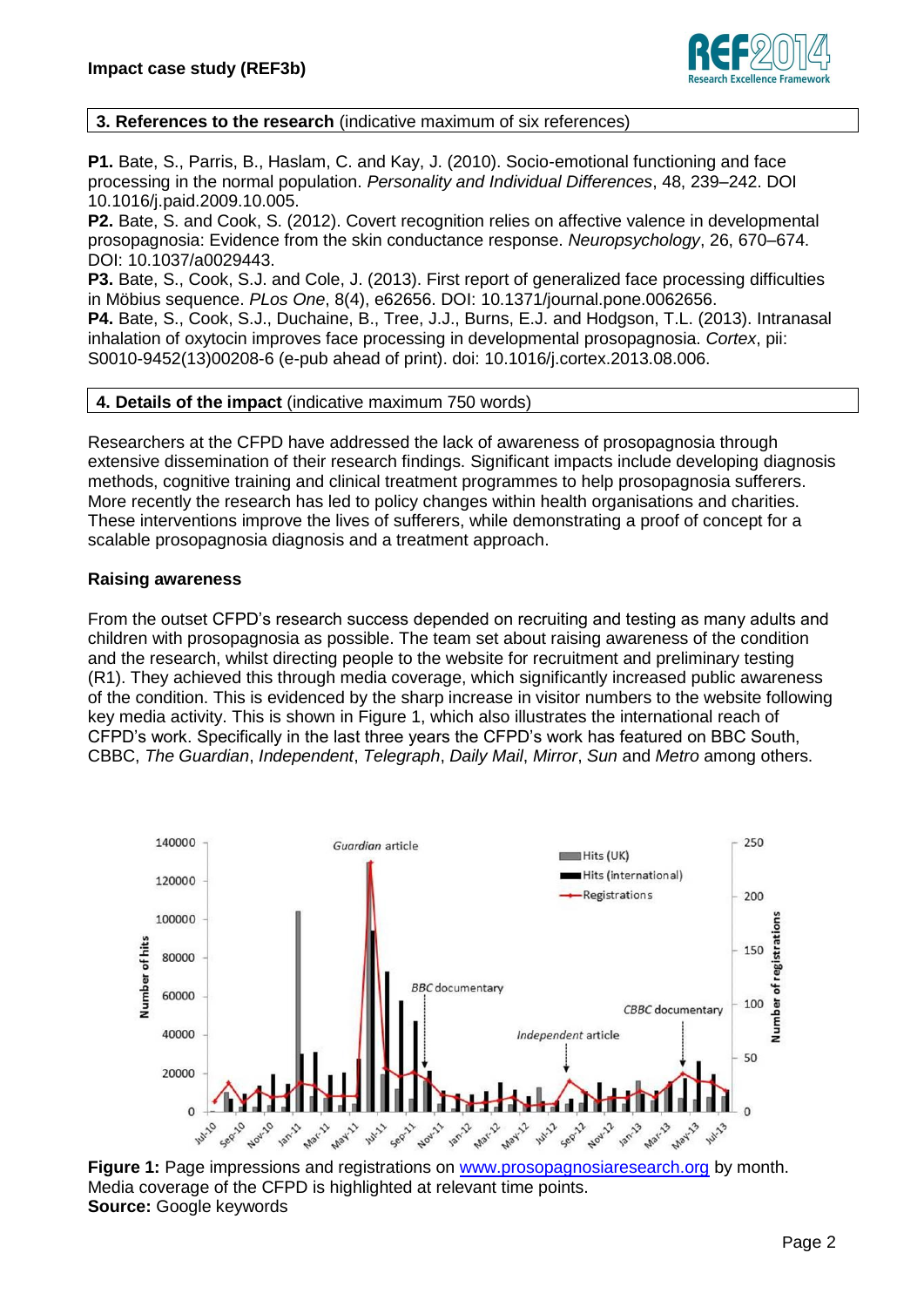# **Impact case study (REF3b)**



## **Assessment and diagnosis**

This strong, positive media interest, particularly following the formal launch of CFPD in 2012, produced a step change in self-referral rate of potential participants. This is evidenced by the fact that more than 900 people with face processing difficulties have now registered on the website, compared with only 50 (40 adults and 10 children) in the 2 years prior to the launch. All registrants are offered a cognitive screening session that establishes whether they meet diagnostic criteria for prosopagnosia. Face processing impairments are evident in other disorders such as Moebius syndrome and Autism so the CFPD team has developed protocols for differential diagnosis and tested over 100 individuals to date.

CFPD maintains research links with laboratories in the USA (Dartmouth College) and Australia (Centre of Cognitive Disorders: Macquarie University and University of Western Australia), and regularly puts international registrants in touch with these facilities, which also provide diagnostic services.

The provision of prosopagnosia assessment is currently unique to the UK and the availability of this service—even on a limited scale—has been highly beneficial to individuals and their families. Frequently, they report a sense of relief when long-standing difficulties in normal social interaction are finally understood (R2).

## **Treatment**

The significance of CFPD's work is in the development and evaluation of research-based programmes for identifying and treating prosopagnosia. These innovations can produce profound improvements in the quality of life of people affected by the disorder.

The CFPD now has more than 30 adults and 10 children enrolled in cognitive training programmes. Participants are typically required to make fine-grained discriminations between pairs of similar faces. The task becomes increasingly difficult as participants progress through levels in a computer-game format, over a 12-week period.

Researchers are now investigating the effectiveness of combining these programmes with oxytocin inhalation (P4) after demonstrating a temporary improvement in face recognition skills following treatment with the hormone. This is the first example of clinical intervention in the treatment of prosopagnosia.

This proof of concept for a scalable assessment and intervention programme has considerable reach, capable of serving the needs of the estimated 300,000 children with prosopagnosia in the UK alone.

#### **Organisational policy change**

The CFPD's research, extensive dissemination and lobbying activities have led to significant policy changes within health organisations and charities.

**NHS:** Following dialogue with Bate, NHS Choices have committed to have prosopagnosia added to the A–Z of conditions (R3). This was confirmed in the House of Commons by Minister of State for Care and Support, Norman Lamb MP on 02/07/2013**,** who said: "NHS Choices will be including information about prosopagnosia in the A to Z of medical conditions on its website later this year. This will help to promote better understanding among the wider general public and ensure that people with prosopagnosia receive the recognition and support they need" (R4).

In addition, Annette Brookes MP assisted in the formulation of an Early Day Motion in Parliament to increase understanding of prosopagnosia as a significant cognitive disorder (R5).